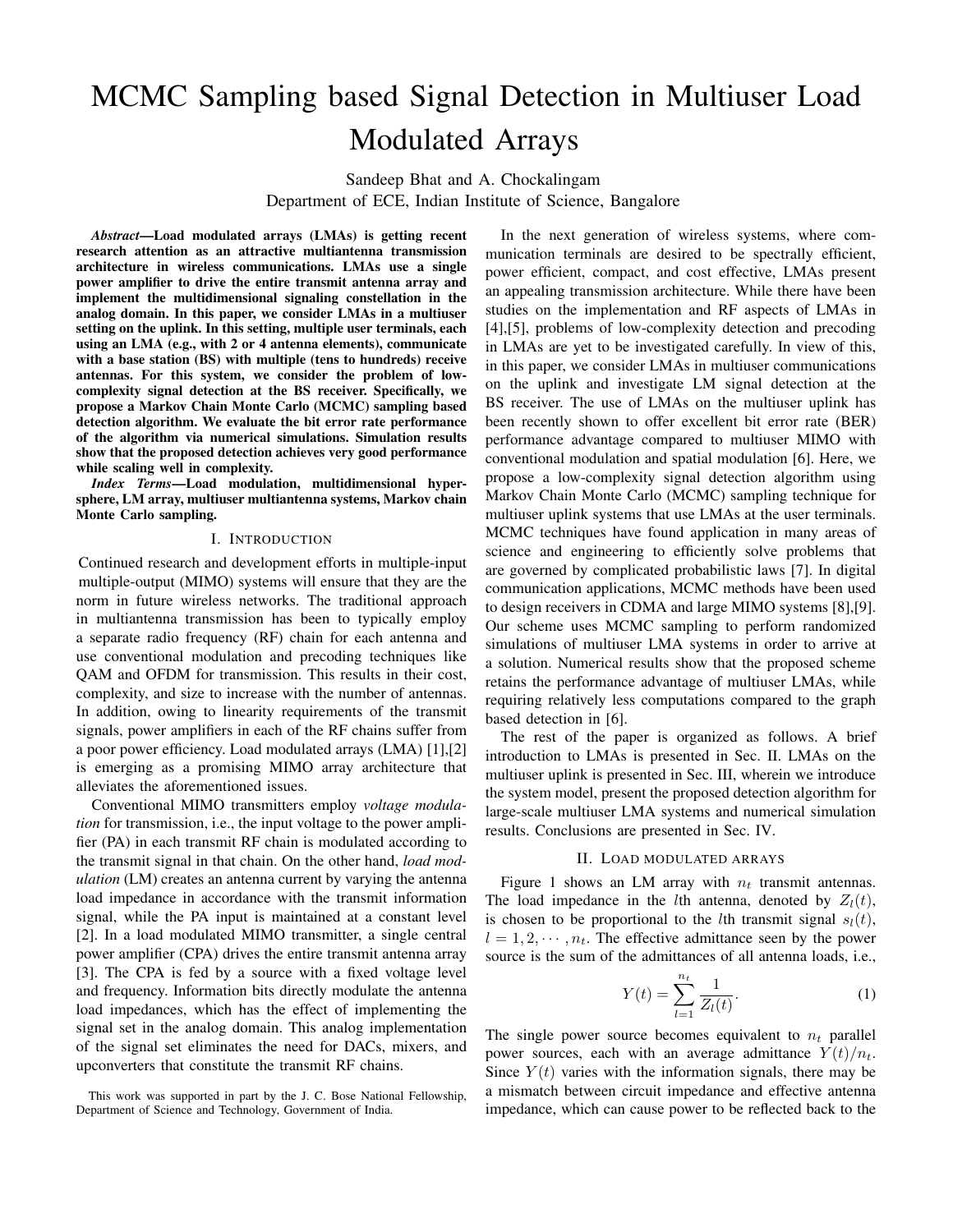

Fig. 1. Load modulated array.

CPA. So a circulator is used to redirect any reflected power to a resistor *R*.

For large arrays (large  $n_t$ ), because of the law of large numbers, the average admittance  $Y(t)/n_t$  does not vary much even if the individual admittances may vary significantly. This, in turn, results in only a small power being reflected back to the CPA in large arrays. Since a single CPA drives the entire antenna array, its efficiency is determined by the sum power of the transmit signal over all the antenna elements. A measure that characterizes this efficiency is the peak to average sum power ratio (PASPR), which is the peak to average power ratio (PAPR) aggregated over all the antenna elements [3]. With large arrays, operating the CPA at a power equal to the mean power of the transmit signals results in a PASPR that asymptotically tends to one. For small arrays (small  $n_t$  as in user terminals), however, the PASPR can be more than one. To obtain a PASPR close to one in small arrays, it is desired that the sum power radiated by the antennas be made constant. This is achieved by choosing the LM signal vectors on the surface of an  $n_t$ -dimensional hypersphere. Let  $\mathbb{S}_{\text{LM},n_t}$  denote the  $n_M$ -ary LM signal set on the surface of an  $n_t$ -dimensional hypersphere, where  $n_M \triangleq |\mathbb{S}_{\text{LM},n_t}|$ . Let

$$
S_H(n_t, P) = \{ \mathbf{s} \in \mathbb{C}^{n_t} \mid ||\mathbf{s}||^2 = P \}
$$
 (2)

denote the *nt*-dimensional complex-valued hypersphere of denote the  $n_t$ -din radius  $\sqrt{P}$ . Then,

$$
\mathbb{S}_{LM,n_t} = \{\mathbf{s}_1, \mathbf{s}_2, \cdots, \mathbf{s}_{n_M}\} \subset \mathbb{S}_{H}(n_t, P). \tag{3}
$$

An  $n_t \times 1$  signal vector **s** from  $\mathbb{S}_{\text{LM},n_t}$  chosen based on  $\log_2 n_M$ information bits gets transmitted in a channel use by the  $n_t$ load modulators.

*LM signal detection:* Assuming *n<sup>r</sup>* antennas at the receiver, the received signal vector **y** can be written as

$$
y = Hs + n,\t\t(4)
$$

where **H** denotes the  $n_r \times n_t$  matrix of channel gains such that the gain from the *j*th transmit antenna to the *i*th receive antenna  $h_{ij} \sim \mathcal{CN}(0, 1)$  and **n** is the  $n_r \times 1$  noise vector with  $\mathbf{n} \sim \mathcal{CN}(0, \sigma^2 \mathbf{I})$ . The maximum likelihood (ML) detection rule is then given by

$$
\hat{\mathbf{s}} = \underset{\mathbf{s} \in \mathbb{S}_{\mathbb{L}\mathbb{M}, n_t}}{\operatorname{argmin}} \|\mathbf{y} - \mathbf{H}\mathbf{s}\|^2. \tag{5}
$$



Fig. 2. Multiuser LMAs on the uplink.

## III. LMAS ON THE MULTIUSER UPLINK

In this section, we consider LMAs on the multiuser uplink and present a MCMC sampling based low-complexity algorithm for the detection of multiuser LM signals at the BS.

### *A. System model*

Consider a multiuser system with *K* uplink users communicating with a BS having *N* receive antennas (Fig. 2). Users employ LM for their transmission. Each user has  $n_t$ transmit antennas and their associated load modulators. The transmit vector  $\mathbf{s}_k \in \mathbb{S}_{\text{LM},n_t}$  for the *k*th user is chosen based on  $\log_2 n_M$  bits. Let  $\mathbf{s} \triangleq [\mathbf{s}_1^T \mathbf{s}_2^T \cdots \mathbf{s}_k^T \cdots \mathbf{s}_K^T]^T$  denote the vector comprising of transmit vectors from all the users, where  $(\cdot)^T$ denotes transpose operation. Note that  $\mathbf{s} \in \mathbb{S}^K_{\text{LM},n_t}$ .

Let  $\mathbf{H} \in \mathbb{C}^{N \times Kn_t}$  denote the channel gain matrix, where  $\mathbf{H}_{i,(k-1)n_t+j}$  denotes the complex channel gain from the *j*th transmit antenna of the *k*th user to the *i*th BS receive antenna. The channel gains are assumed to be independent Gaussian with zero mean and variance  $\sigma_k^2$ , such that  $\sum_{k=1}^{Kn_t} \sigma_k^2 = Kn_t$ .  $\sigma_k^2$  models the imbalance in the received power from the *k*th antenna,  $k \in \{1, \dots, Kn_t\}$ , due to path loss etc., and  $\sigma_k^2 = 1$  corresponds to the case of perfect power control. Assuming perfect synchronization, the received signal at the *i*th BS antenna is given by

$$
y_i = \sum_{k=1}^{K} \mathbf{h}_{i,[k]} \mathbf{s}_k + n_i,
$$
 (6)

where  $\mathbf{h}_{i,[k]}$  is a  $1 \times n_t$  vector obtained from the *i*th row and  $(k-1)n_t+1$  to  $kn_t$  columns of **H**, and  $n_i$  is the noise modeled as a complex Gaussian random variable with zero mean and variance  $\sigma^2$ . The received signal at the BS antennas can be written in vector form as

$$
y = Hs + n,\t(7)
$$

where  $\mathbf{y} = [y_1, y_2, \dots, y_N]^T$  and  $\mathbf{n} = [n_1, n_2, \dots, n_N]^T$ . For this system model, the ML detection rule is given by

$$
\hat{\mathbf{s}} = \underset{\mathbf{s} \in \mathbb{S}_{\text{LM}, n_t}^K}{\text{argmin}} \|\mathbf{y} - \mathbf{H}\mathbf{s}\|^2. \tag{8}
$$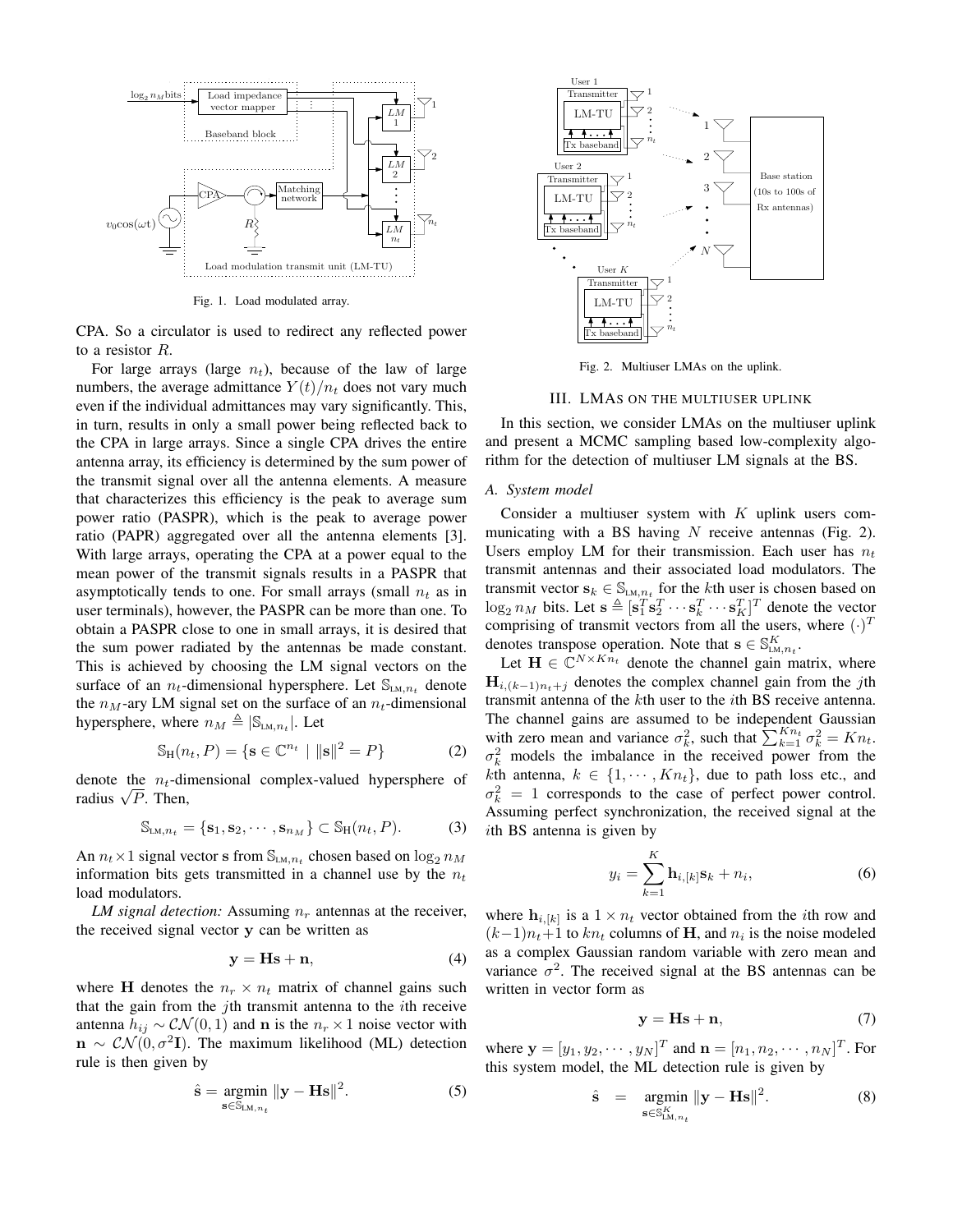Since  $|\mathbb{S}_{\text{LM},n_t}^K| = |\mathbb{S}_{\text{LM},n_t}|^K$ , the exact computation of (8) requires exponential complexity in *K*. In the rest of this section, we refer to the *n*<sub>t</sub>-sized vector  $\mathbf{s}_k \in \mathbb{S}_{\text{LM},n_t}, k = 1, \cdots, K$ , in a *K*-user vector **s** =  $[\mathbf{s}_1^T \mathbf{s}_2^T \cdots \mathbf{s}_k^T \cdots \mathbf{s}_K^T]^T \in \mathbb{S}_{\mathbb{L}^M,n_t}^K$ as the *k*th *coordinate* of **s**. The *K*-user signal set  $\mathcal{S}_{\text{LM},n_t}^K$ is the coordinate space of which  $s_k$  is the *k*th coordinate. This interpretation would facilitate our discussion of detection schemes for multiuser LM signals.

# *B. Proposed MCMC sampling based detection*

The ML detection problem in (8) can be solved by using MCMC simulations [7]. A conventional MCMC method is Gibbs sampling from the joint distribution of random variables of interest. In the context of detection of multiuser LM signals, the joint probability distribution of interest is

$$
p(\mathbf{s}_1,\ldots,\mathbf{s}_K|\mathbf{y},\mathbf{H}) \propto \exp\left(-\frac{\|\mathbf{y}-\mathbf{H}\mathbf{s}\|^2}{\sigma^2}\right).
$$
 (9)

*1) Conventional Gibbs sampling:* In conventional Gibbs sampling approach, the algorithm starts with an initial solution vector, which is denoted by  $s^{(t=0)}$ . The initial vector can be a random vector or an output vector from one of low-complexity linear detectors such as zero-forcing (ZF) and minimum mean square error (MMSE) detectors. Let *t* denote the iteration index and *k* denote the coordinate index,  $k = 1, 2, \cdots, K$ . Each iteration consists of *K* coordinate updates. In each iteration, *K* updates are carried out by sampling from the distributions as follows:

$$
\mathbf{s}_{1}^{(t+1)} \sim p(\mathbf{s}_{1}|\mathbf{s}_{2}^{(t)}, \mathbf{s}_{3}^{(t)}, \dots \mathbf{s}_{K}^{(t)}, \mathbf{y}, \mathbf{H})
$$
\n
$$
\mathbf{s}_{2}^{(t+1)} \sim p(\mathbf{s}_{2}|\mathbf{s}_{1}^{(t+1)}, \mathbf{s}_{3}^{(t)}, \dots \mathbf{s}_{K}^{(t)}, \mathbf{y}, \mathbf{H})
$$
\n
$$
\mathbf{s}_{3}^{(t+1)} \sim p(\mathbf{s}_{3}|\mathbf{s}_{1}^{(t+1)}, \mathbf{s}_{2}^{(t+1)}, \mathbf{s}_{4}^{(t)}, \dots \mathbf{s}_{K}^{(t)}, \mathbf{y}, \mathbf{H})
$$
\n
$$
\vdots
$$
\n
$$
\mathbf{s}_{K}^{(t+1)} \sim p(\mathbf{s}_{K}|\mathbf{s}_{1}^{(t+1)}, \mathbf{s}_{2}^{(t+1)}, \mathbf{s}_{3}^{(t+1)}, \dots \mathbf{s}_{K-1}^{(t)}, \mathbf{y}, \mathbf{H}). (10)
$$

The updated vector at the end of each iteration is fed back to the next iteration. The algorithm is run for a certain number of iterations. The output vector is chosen to be that vector that has the least ML cost in all the iterations.

An issue with the conventional Gibbs sampling approach is the stalling problem, which results in degraded BER performance at high SNRs. It has been shown that because of the stalling problem, the BER can in fact increase for increasing SNRs [8],[9]. The is because the algorithm gets trapped in some poor local solutions for a long time (i.e., for many iterations).

*2) Proposed sampling from mixed distribution:* The stalling problem in conventional Gibbs sampling necessitates better sampling strategies that avoid local traps. Here, we explore sampling from a mixed distribution. That is, in each coordinate update, instead of updating the  $\mathbf{s}_k^{(t)}$  $k^{(i)}$ s as in the update rule in (10) with probability 1, we update them as in (10) with probability  $1 - q$  and use a different update rule with probability *q*. The different update rule is as follows. Generate  $n<sub>M</sub>$  probability values from the uniform distribution as

$$
p(\mathbf{s}_k^{(t)} = \mathbf{v}) \sim U[0, 1], \ \forall \mathbf{v} \in \mathbb{S}_{\text{LM}, n_t}, \tag{11}
$$

# Algorithm 1: MCMC sampling based detection algorithm

Input: H, y, **s** (0) , *max-iter* Output: ˆ**s** 1  $t = 0$ ;  $\hat{\mathbf{s}} = \mathbf{s}^{(0)}$ ; 2  $\kappa = g(\mathbf{s}^{(0)})$ ;  $g(\cdot)$ : ML cost function;  $L_c(\cdot)$ : Stalling limit count,  $f(\alpha) = \exp\left(-\frac{\|\mathbf{y} - \mathbf{Hs}\|^2}{\alpha^2 \sigma^2}\right)$  $\frac{(-\text{Hs}\|^2}{\alpha^2 \sigma^2}\right)$ <sup>3</sup> while *t < max-iter* do 4 | for  $k = 1$  *to*  $K$  do  $\begin{array}{c|c} 5 \\ 6 \end{array}$  define r.v.  $\Lambda \sim U[0, 1]$ <br>cenerate pmf generate pmf  $p(\mathbf{s}_k^{(t+1)} = \mathbf{v}) \sim \Pr(\Lambda > q) f(\alpha_1) + \Pr(\Lambda < q) f(\alpha_2),$ *∀***v** *∈* SLM*,n<sup>t</sup>*  $\tau$  | sample  $\mathbf{s}_k^{(t+1)}$  from this pmf <sup>8</sup> end  $9 \quad \chi = g(\mathbf{s}^{(t+1)});$ 10 if  $(\chi \leq \kappa)$  then<br>
11  $\qquad \qquad | \quad \hat{s} = s^{(t+1)};$ 11 **a**  $\hat{\mathbf{s}} = \mathbf{s}^{(t+1)}; \ \kappa = \chi$ 12 end 13  $t = t + 1$ ; 14  $\kappa_o^{(t)} = \kappa;$ 15 **if**  $(\kappa_o^{(t)} == \kappa_o^{(t-1)})$  then 16  $\vert$  calculate  $L_c(\hat{\mathbf{s}})$ ; 17 if  $(L_c < t)$  then 18 **if**  $(\kappa_o^{(t)} == \kappa_o^{(t-L_c)})$  then  $19$  | | | goto step 28  $20$  | | end  $21$  end <sup>22</sup> end <sup>23</sup> end <sup>24</sup> Output ˆ**s**

such that  $\sum_{\mathbf{v} \in \mathbb{S}_{LM,n_t}} p(\mathbf{s}_k^{(t)} = \mathbf{v}) = 1$ , and then sample  $\mathbf{s}_k^{(t)}$ *k* from this generated probability mass function. The general procedure for sampling from a mixed distribution is as follows:

• 
$$
\mathbf{s} \triangleq [\mathbf{s}_1^{(t+1)^T} \mathbf{s}_2^{(t+1)^T} \cdots \mathbf{s}_{k-1}^{(t+1)^T} \mathbf{v}^T \mathbf{s}_{k+1}^{(t+1)^T} \cdots \mathbf{s}_K^{(t+1)^T}]^T;
$$
  
\n• 
$$
f(\alpha) \triangleq \exp\left(-\frac{\|\mathbf{y}-\mathbf{H}\mathbf{s}\|^2}{\alpha^2 \sigma^2}\right).
$$
  
\n• 
$$
p(\mathbf{s}_k^{(t+1)} = \mathbf{v}) \propto (1-q)f(\alpha_1) + qf(\alpha_2).
$$

Different choices for the values of  $(\alpha_1, \alpha_2)$  are possible. For the specific update rule discussed above,  $\alpha_1 = 1$  and  $\alpha_2 =$ *∞*. With this, the mixed distribution for sampling becomes a weighted combination of the true distribution and uniform distribution with weights  $1 - q$  and  $q$ , respectively.

A listing of the proposed detection algorithm is given in **Algorithm 1.** The ML cost function  $q(\cdot)$  which indicates the closeness of the estimated solution to the ML solution is given by

$$
g(\hat{\mathbf{s}}) = \frac{\|\mathbf{y} - \mathbf{H}\hat{\mathbf{s}}\|^2 - N\sigma^2}{\sqrt{N}\sigma^2}.
$$
 (12)

The stalling limit count  $L_f(\cdot)$  determines how long the algorithm is allowed to iterate without changing the ML cost, if stalling occurs. It depends on the quality of the stalled solution in terms of the ML cost in (12). If the stalled solution is far away from the ML solution  $(q(\hat{s}))$  is large), the algorithm is allowed to continue looking for better solutions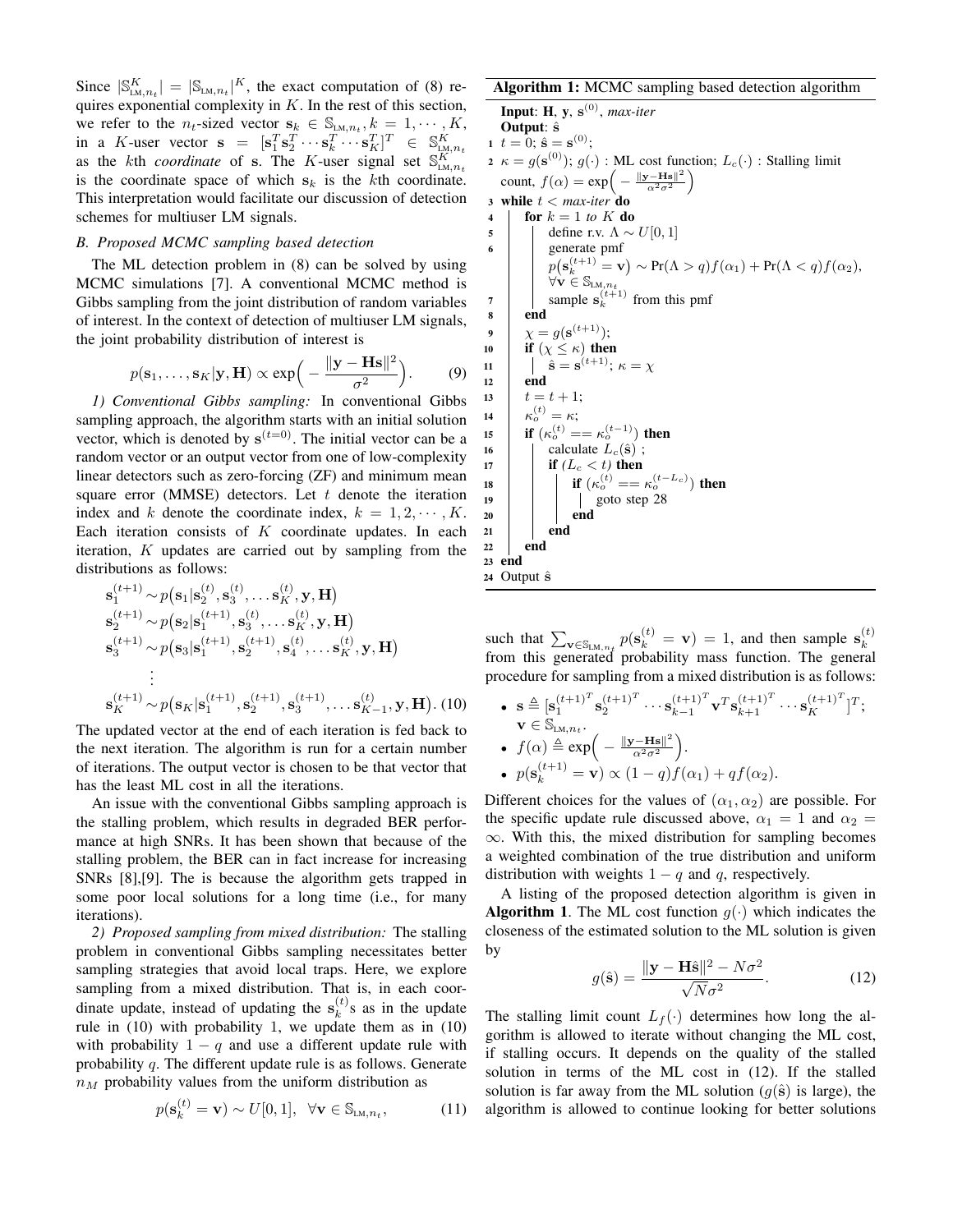

Fig. 3. BER performance of multiuser system with  $K = 16$ ,  $n_t = 2$ ,  $N =$ 32,  $n_M = 4$  (2 bpcu per user) with *i*) MMSE detection, *ii*) conventional Gibbs sampling based detection, and *iii*) proposed detection using mixed distribution sampling.



Fig. 4. BER performance of the proposed detection algorithm as a function of the mixing ratio *q* for  $(K = 8, N = 16)$ ,  $(K = 16, N = 32)$ ,  $n_t = 2$ ,  $n_M = 4$  (2 bpcu per user), and SNR = 7.5 dB.

for more iterations. However, if the stalled solution is close to the ML solution, the algorithm spends less time with the stalled ML cost [9]. Based on the above discussion, the following rule is adopted to compute the stalling limit count:  $L_c(\hat{\mathbf{s}}) = \lceil \max(t_{\text{min}}, k_1 e^{g(\hat{\mathbf{s}})}) \rceil$ , with  $k_1$  being chosen suitably proportional to *nM*.

## *C. Performance results and discussions*

In this subsection, we present the BER performance of the proposed detection algorithm and also present performance comparison between multiuser LM system and other single-RF chain multiuser systems using conventional modulation (CM) and spatial modulation (SM).

In Fig. 3, we show the performance of conventional Gibbs sampling detector and the proposed detector that uses mixed distribution for sampling. The system parameters considered are:  $K = 16$ ,  $n_t = 2$ ,  $N = 32$ ,  $n_M = 4$ , random initial vector, mixing ratio  $q = \frac{1}{K} = \frac{1}{16}$ , and 256 iterations. MMSE detection performance is also shown for comparison. It can be seen that MMSE detection performance is rather poor. Also, we observe that the BER of conventional Gibbs sampling detector increases for SNRs more than 9 dB. This behavior



Fig. 5. Comparison between the BER performance of three different single-RF chain multiuser systems with  $K = 16$ ,  $N = 128$ , 6 bpcu per user, proposed detection for MU-LM, MU-SM, and sphere decoding for MU-CM.



Fig. 6. Comparison between the BER performance of the proposed detection and MPD in [6] for a system with  $K = 16$ ,  $n_t = 4$ ,  $N = 128$  and 6 bpcu per user.

is due to the stalling problem discussed before. The proposed detector is found to alleviate the stalling problem and achieve increasingly better BER for increasing SNRs. This shows the effectiveness of the sampling from the mixed distribution with a uniform distribution embedded in it.

In Fig. 4, we show the variation in the BER performance of the proposed detection algorithm as a function of the mixing ratio *q*. The following system parameters are considered:  $(K =$ 8*, N* = 16*)*,  $(K = 16, N = 32)$ ,  $n_t = 2$ ,  $n_M = 4$  (2 bpcu per user), and SNR = 7.5 dB. Note that  $q = 0$  corresponds to the case of conventional sampling from the true distribution and  $q = 1$  corresponds to the case of sampling from a pure uniform distribution. For both these values of  $q$ , it is seen that the performance poor and the best performance is achieved at an optimum mixing ratio. The plots show that this optimum *q* is  $\frac{1}{K}$ , which is the inverse of the number of coordinates in the signal vector to be detected. Henceforth, we will use this optimum  $q = \frac{1}{K}$  in our simulations.

In Fig. 5, we present a performance comparison between MU-LM, MU-CM, and MU-SM in large systems  $(K = 16,$  $N = 128$ ). All the systems are configured for 6 bpcu per user. The following systems are considered: MU-LM with